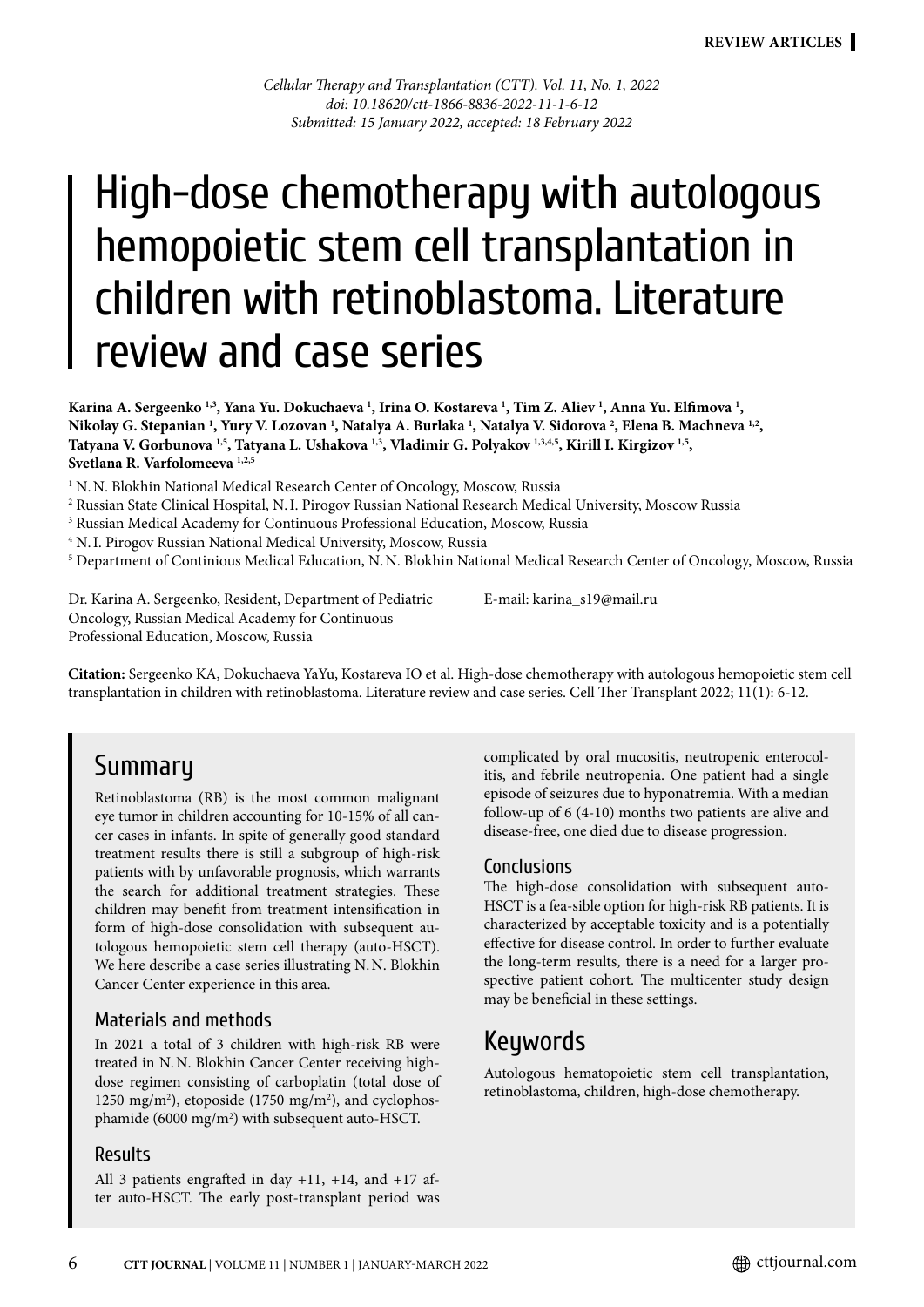# Introduction

### General issues

Retinoblastoma (RB) is the most common pediatric eye cancer developing from immature cells of the retina [1-3]. In infants it is most commonly associated with biallelic mutation of RB1 gene [4]. In these cases the tumor may involve one, as well as both, eyes and also may produce synchronous or metachronous ectopic lesions in the pineal gland (pineoblastoma). Based on extent of involvement these forms are classified as uni- bi- and trilateral [5]. The RB incidence is 1 in 15000-18000 newborn and about 5000 new cases are registered each year [6].

Most treatment programs in patients with RB combine different treatment modalities, which are chosen based in risk group and extent of tumor involvement [7, 8]. In high-risk patients the tumor spreads beyond the eye often developing ectopic metastatic lesions, which may become lethal if no systemic method is applied in addition to local control measures [9]. During the last few decades a number of methods were used to control the disease including systemic polychemotherapy (CT), external beam radiation therapy (EBRT) and other local treatment methods. However, these standard measures may still be ineffective in some cases, so we are ever in need of new global strategies aimed at survival improvement in high-risk RB.

### High-dose chemotherapy with autologous hemopoietic stem cell transplantation in patients with RB

In developed countries most children with RB are referred to pediatric oncologist in early stages. Most advanced cases with extraocular and metastatic RB are therefore treated in developing countries. Most deaths in RB patients are due to metastatic disease, pineoblastoma development or secondary cancers, which are most often seen in patients with hereditary forms of disease. The treatment schedule is always personalized in accordance to individual tumor characteristics. Up to this moment the main therapeutic modalities are systemic polychemotherapy (PCT) and local one, which may be delivered as inraarterial chemotherapy (IAC) or intravitreal one (IVitC). There are also additional local control methods such as transpupillary thermotherapy (TTT), cryotherapy, and brachytherapy or enucleation, which may be performed in cases with optical nerve or choroidal invasion [10, 11].

Each of these methods has certain disadvantages and unwanted sequelae. Most clinics limit the use of external beam radiation therapy (EBRT) due to the risk of secondary cancers, facial bones growth disturbance and subsequent deformations. Enucleation is a radical surgical technique based on entire eye removal [12]. While chemoreduction (tumor shrinking in response to systemic chemotherapy) and local control measures are effective in patients with intraocular RB and have fewer adverse effects, they are less effective in patients high-risk disease characterized by initial extraocualr disease, tumor relapse involving extra- or intraocular structures (includ-ing distant metastases), tumor invasion of the optic nerve resection line, trilateral RB. As a result, highrisk patients may need more aggressive treatment modalities [10-13]. Therefore, there is still an ongoing search for more effective strategies able to improve long-term survival and quality of life in this cohort.

RB is a highly chemosensitive tumor with exponential log kill curve in tumor cell cultures, so dose-intensive consolidation regimens are expected to increase the overall treatment effectiveness. High-dose chemotherapy (HDCT) is being considered a viable option [14-17]. However, this method is associated with some drawbacks due to its toxic effects, primarily profound myelosuppression, which may lead to serious or even fatal complications if no attempts for bone marrow reconstitution *via* cryopreserved autologous hemopoietic stem cells (bone marrow or peripheral blood precursors) reinfusion are taken. Autologous hemopoietic stem cells transplantation (auto-HSCT) is the most effective measure to limit secondary myelotoxicity and allows using much higher peak doses of cytostatics potentially increasing RB treatment effectiveness [16].

A number of researchers have demonstrated different highdose regimens effectiveness in auto-HSCT settings. These regimens are used as consolidation in patients with highrisk pediatric solid tumors as part of a multidisciplinary approach incorporating also surgical treatment and standard dose chemotherapy [12], in some cases they may also help to avoid bilateral enucleation preserving the vision in RB patients.

There is currently no consensus on optimal treatment regimen in late stage RB, although most experts agree on the use of several drugs in combination. These drugs, which may be potentially effective in RB patients, include platinum agents (carboplatin and cisplatin), etoposide, vincristine, cyclophosphamide and anthracyclines [18, 19]. Vincristine, etoposide and carboplatin are characterized by better eye penetration and are therefore most often used in conditioning regimens prior to auto-HSCT.

### World experience with auto-HSCT in the RB patients

The HDCT with auto-HSCT is now being used in patients with high-risk RB for more than 20 years. The first patient cohort was described in 1997 by French researchers from Institut Curie (Paris). The HDCT was performed as consolidation for high-risk patients (initially extraocular disease, relapse or tumor invasion of optical nerve resection line). A total of 25 patents received a regimen consisting of carboplatin (250 mg/m2 /day from day 1 day 5 in 6 initially high-risk patients after enucleation and standard-dose CT and 250 mg/m<sup>2</sup>/day in 19 patients with chemosensitive relapse), etoposide (350 mg/m<sup>2</sup>/day from day 1 to day 5), and cyclophosphamide  $(1.6 \text{ g/m}^2/\text{day} \text{ from day 2 to day 5})$  with subsequent autologous stem cells reinfusion. The 3-year disease-free survival was 67.1%. In 7 of 19 patients with relapse it developed in central nervous system. All patients with CNS relapse except one died of disease progression. The main toxic complications were hematological toxicity and gastrointestinal mucositis (oral mucositis, enterocolitis). Also, 2 of 13 patients developed grade III-IV ototoxicity. In one case a grade I acute re-versible cardiotoxicity was

7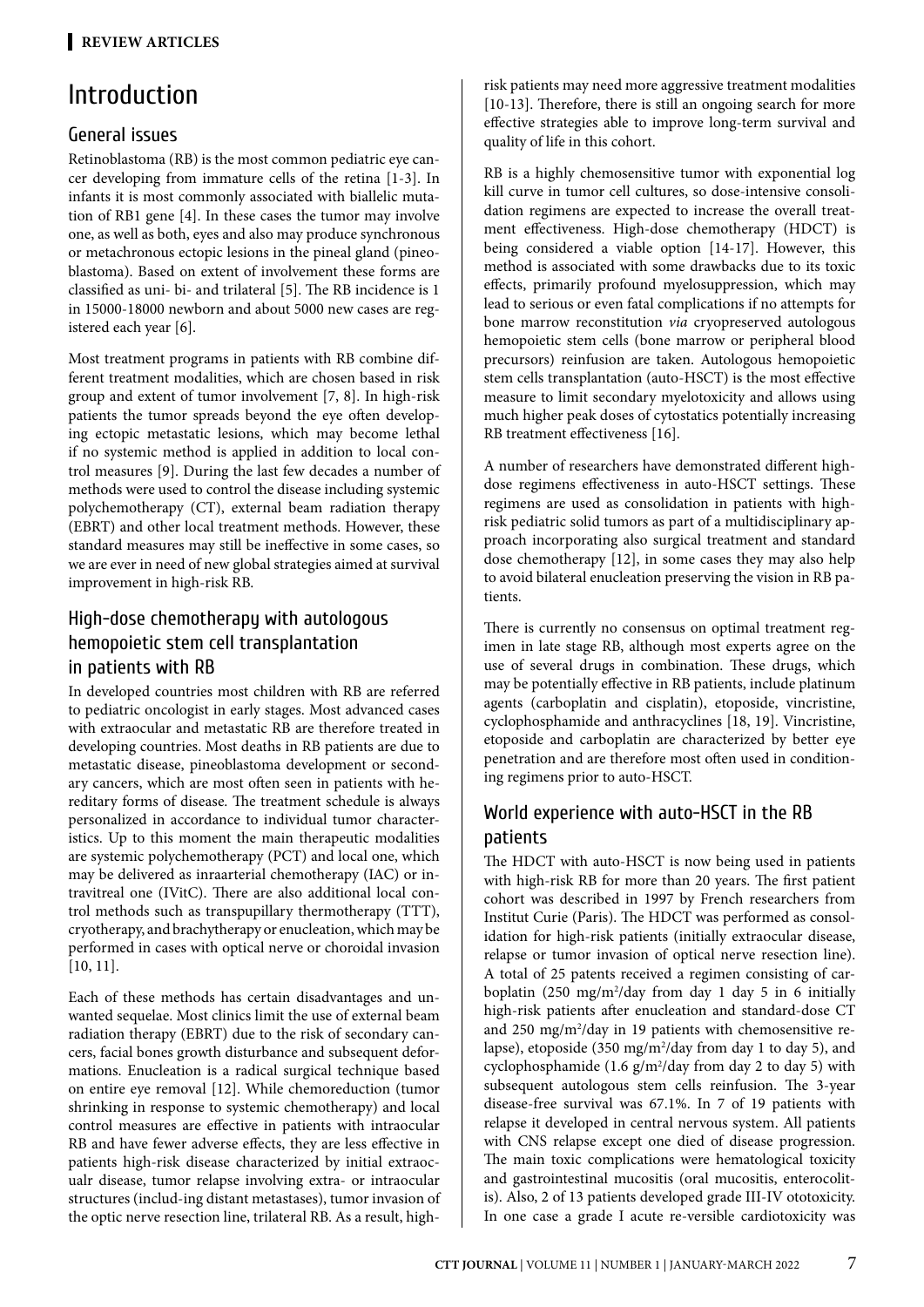registered. Therefore, while high-dose regimen consisting of carboplatin, etoposide and cyclophosphamide seemed a feasible strategy in high-risk RB patients, especially those with bones and bone marrow involvement, it did not improve the results in cases with CNS involvement [20].

In 2003, a group of German researchers published their data on auto-HSCT outcome in 5 RB patients, 4 of them with bone marrow metastases and one with extraorbital involvement. All patients have achieved response after previous enucleation and standard-dose chemotherapy, a child with extraorbital tumor also received EBRT. In 4 cases the conditioning regimen consisted of thiotepa (900 mg/m2 ), etoposide (40 mg/kg), and carboplatin (1.5  $g/m<sup>2</sup>$ ), and in 1 case it included carmustine (300 mg/m<sup>2</sup>), cyclophosphamide (6.8 g/m<sup>2</sup>), and etoposide  $(1.6 \text{ g/m}^2)$ . A rapid hemopoiesis reconstitution was observed in all 5 cases. Main toxic complications were mucositis and cytopenia with consequent infections. None of the patients died due to regimen toxicity or experienced any long-term sequelae. A patient with initial extrorbital disease developed a relapse with meningheal involvement 10 months after auto-HSCT, but was salvaged by surgery and standard-dose chemotherapy and remained in remission after 105 months follow-up. Four other patients were still in remission 107, 57, 9, and 8 months after auto-HSCT. The conditioning regimen with thiotepa, etoposide and carboplatin may be a good option for children with extrabulbar or disseminated chemosensitive RB [21].

In 2021, a group of authors from the Faculty of Medicine, University of Indonesia published a review on available data in auto-HSCT for high-risk RB patients [22]. A total of 35 publications describing 160 patients were included. After auto-HSCT 108 of 160 (67.5%) patients are alive and disease free at the last follow-up. The secondary cancer developed in 16 of 160 (10%) patients, which is a comparably low rate. The most common side effects were hematological and gastrointestinal toxicity. As a whole, 41 of 160 (25.6%) died with signs of active disease due to primary CNS involvement (in 25 of 41; 60.9%), disease relapse (12 of 41; 29.3%), or secondary cancer (3 of 41; 7.3%). Only in 1 of 41 (2.4%) cases there was evident metastatic involvement outside CNS. Only 11 of 160 (6.7%) were alive, but not disease-free, at the last fol-low-up. According to this review, the use of HDCT with subsequent auto-HSCT is effective in patients with disseminated RB as 108 of 160 (67.5%) of auto-HSCT recipients stayed alive and disease-free. It corresponds to the data published in previous review by *Jaradat I. et al.* (2012) [23].

### Russian experience with auto-HSCT in children with retinoblastoma

There are several large Russian centers treating most children with RB, i.e., the Helmholtz National Medical Ophthalmology Research Center, S.N. Fedorov National Medical Research Center for Eye Microsurgery, and Research Institute of Pediatric Oncology and Hematology at the N.N. Blokhin National Medical Research Center of Oncology. However, only the latter institution performed HDCT with auto-HSCT in these patients.

There is a description of earlier (2001-2008) experience of auto-HSCT performed in a cohort of 15 RB patients in the Institute of Pediatric Oncology and Hematology at the N.N. Blokhin National Medical Research Center of Oncology. The treatment program included IVitC, EBRT, and highdose consolidation with busulfan and melphalan followed by auto-HSCT. During the follow-up 1 of 15 patients died of sepsis and 7 of disease progression with CNS involvement. Seven patients are currently alive (5 children with stage II, one with stage IIIа, one with stage IIIb). The new strategy allowed to double the disease- and event-free survival rate of RB patients. The overall survival in high-risk group (optical nerve resection line invasion, extrascleral spread of the tumor) reached 71.4%. The researchers concluded that HDCT with auto-HSCT is an effective method in patients with stage II and III, although more effective options are still warranted for children with disseminated RB [24].

# Clinical cases

We present a series of 3 clinical cases of children (aged 3-6 years) with high-risk RB receiving HDCT with auto-HSCT treated at the Pediatric Hematology and Oncology Department (BMT unit) at N.N. Blokhin National Medical Research Center of Oncology (February to October 2021). All the patients achieved remission prior to HSCT after surgery and standard-dose systemic polychemotherapy. The patients' characteristics are listed in Table 1. Patient 1 had initially demonstrated extraocular tumor growth by the optical nerve, there were also tumor cells in resected margin; patient 2 had initially disseminated disease with cervical lymph nodes involvement, and patient 3 had bilateral disease with extrabulbar and intracranial penetration of the right eye tumor *via* optical nerve with involvement of ipsilateral chiasma and optical tract.

| <b>Patient</b> | Sex  | Age, years | <b>Conditioning regimen</b>                                                                                        | Number of CD34+ cells infused<br>(×10 <sup>6</sup> /kg of body weight) |  |  |
|----------------|------|------------|--------------------------------------------------------------------------------------------------------------------|------------------------------------------------------------------------|--|--|
|                | Male | b          | Carboplatin 1250 mg/m <sup>2</sup> , Etoposide 1750 mg/m <sup>2</sup> ,<br>Cyclophosphamide 6000 mg/m <sup>2</sup> | 4.93                                                                   |  |  |
|                | Male |            | Carboplatin 1250 mg/m <sup>2</sup> , Etoposide 1750 mg/m <sup>2</sup> ,<br>Cyclophosphamide 6000 mg/m <sup>2</sup> | 2.4                                                                    |  |  |
|                | Male |            | Carboplatin 1250 mg/m <sup>2</sup> , Etoposide 1750 mg/m <sup>2</sup> ,<br>Cyclophosphamide 6000 mg/m <sup>2</sup> | 1.2                                                                    |  |  |

### **Table 1. Initial characteristics of our retinoblastoma patients and autologous HSCT details**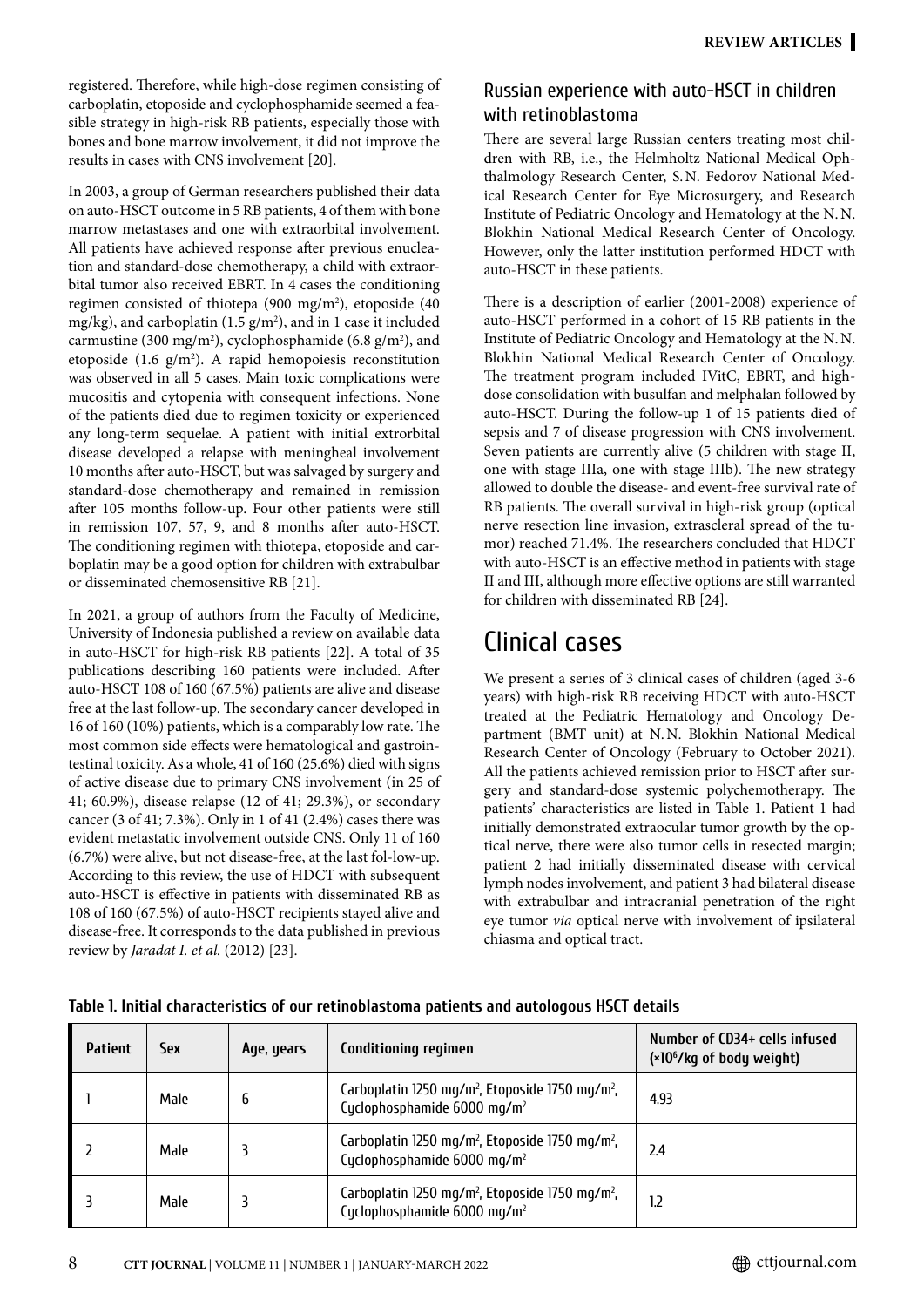In order to successfully collect autologous peripheral stem cells according to local standards, all the patients received granulocyte colony-stimulating factor (G-CSF). Stem cell mobilization started 14 days prior to the next chemotherapy course upon recovery of the blood counts. G-CSF was injected subcutaneously for 4-7 days at 5-10 mcg/kg/day, the last dose applied 2-4 hours prior to apheresis procedure. The median yield of CD34+ cells was  $2\times10^6$  /kg body mass.

Patient 1 is a six-year-old child with left-sided retinoblastoma. In October 2020, eye enucleation was performed, followed by microsurgical removal of the left optical nerve by orbitozygomatic approach (pathological study showed tumor cells at the resection line of optical nerve, thus corresponding to high-risk case), with 6 subsequent chemotherapy courses. No staging was performed at the clinic, where the patient was initially treated.

Patient 2, three-year-old, was diagnosed with left-sided retinoblastoma TхNxMх. In October 2020, left eye enucleation was performed. Subsequent staging showed disease progression with metastatic involvement of cervical lymph nodes. Therefore, 4 chemotherapy courses according to NB 2004 protocol and 2 СVC courses were performed. The patient was re-staged as TxN1.

Patient 3, three-year-old, manifested with bilateral RB: OD – group Е, stage T4N0M1; OS – Group B, stage T1N0M1. He received a complex treatment program consisting of 5 systemic chemotherapy courses and 5 courses of intrathecal chemotherapy (methotrexate + prednisolone/ thiotepa), surgical treatment (right-sided bone plastic pterional craniotomy with prechiasmal optical nerve resection and eye enucleation) performed in December 2020.

Pre-transplant consolidation regimen consisted of carboplatin 1250 mg/m<sup>2</sup>, etoposide 1750 mg/m<sup>2</sup>, and cyclophosphamide 6000 mg/m<sup>2</sup>. Patients 1 and 2 have tolerated the highdose regimen well. In patient 3, some complications were registered, i.e., anorexia, nausea, vomiting, and an episode of seizures in presence of arterial hypertension and hyponatremia, the most likely causes of this neurological disorder. The seizures were canceled by anticonvulsants, antihypertensive therapy and infusion of electrolytes. No signs of hemorrhage or ischemia were seen on the brain CT scan.

The HSCT procedure was well tolerated in all cases. During early post-transplant period, all patients received standard supportive therapy (decontamination, prophylaxis of herpesvirus infection, pneumocistic and fungal infections). The leukocyte engraftment was registered on day 11, 14, and 17; in all the cases, G-CSF was injected subcutaneously (5 µg/kg/ day). All the patients became transfusion-independent since 14 days post-transplant. There were complaints for nausea and vomiting over the early post-transplant period. In all the cases, distinct infectious and toxic complications were developed, i.e., grade 1-3 oral mucositis, grade 2 neutropenic enterocol-itis, and febrile neutropenias. Central line-associated bloodstream infection (CLABSI) was registered in one case. All these complications were controlled by standard therapies. All the patients were subsequently discharged in good clinical condition. The median follow-up is currently 6 (4-10) months. The clinical outcomes of the transplants are shown in Table 2.

# **Discussion**

High-dose consolidation chemotherapy was performed in 3 children with high-risk RB admitted to N.N. Blokhin National Medical Research Center of Oncology. All the patients have well tolerated the treatment. The blood counts recovered relatively early. All complications were successfully treated with standard antibacterial therapy within 14 days post-transplant. Then the patients were discharged from the BMT unit to the Somatic Department for further follow-up. The third patient developed a progressive CNS disease 6 months after auto-HSCT and subse-quently died. Patients 1 and 2 have currently no signs of disease progression at the median fol-low-up of 6 (4-10) months.

Since the dose-intensive therapy is recommended in disseminated RB [9], we used a conditioning regimen including carboplatin, etoposide and cyclophosphamide. This schedule has already been successfully used in international cohorts and proved to be effective in cases of disseminated disease [14, 16-19]. The patients included in our series have also well tolerated the high-dose regimen which corresponds to the published data [20, 23, 26] and may confirm safety of HDCT procedure, even in heavily pretreated children with lower performance score.

| <b>Patients</b> | WBC recon-<br>stitution.<br>day after<br>auto-HSCT | Plt recon-<br>stitution.<br>day after<br>auto-HSCT | Complica-<br>tions of<br>condition-<br>ing regimen | Complications in early post-transplant period |                                 |                                        |               |                         | <b>Outcome</b>                 |
|-----------------|----------------------------------------------------|----------------------------------------------------|----------------------------------------------------|-----------------------------------------------|---------------------------------|----------------------------------------|---------------|-------------------------|--------------------------------|
|                 |                                                    |                                                    |                                                    | <b>Febrile</b><br>neutrope-<br>nia            | <b>Oral</b><br>$mu-$<br>cositis | Neutro-<br>penic<br>entero-<br>colitis | <b>CLABSI</b> | Malnutri-<br>tion state |                                |
|                 | $+11$                                              | $+16$                                              | none                                               | 7 days                                        | St.1                            | none                                   | $+$           | $\ddot{}$               | Alive,<br>in remission         |
|                 | $+17$                                              | +19                                                | none                                               | 8 days                                        | St.2                            | St.2                                   | none          | $\ddot{}$               | Alive,<br>in remission         |
| l 3             | $+14$                                              | $+17$                                              | Episode of<br>seizures                             | 2 days                                        | St.3                            | St.2                                   | none          | $\ddot{}$               | Died of disease<br>progression |

**Table 2. Results of autologous HSCT in the patients included in the study**

9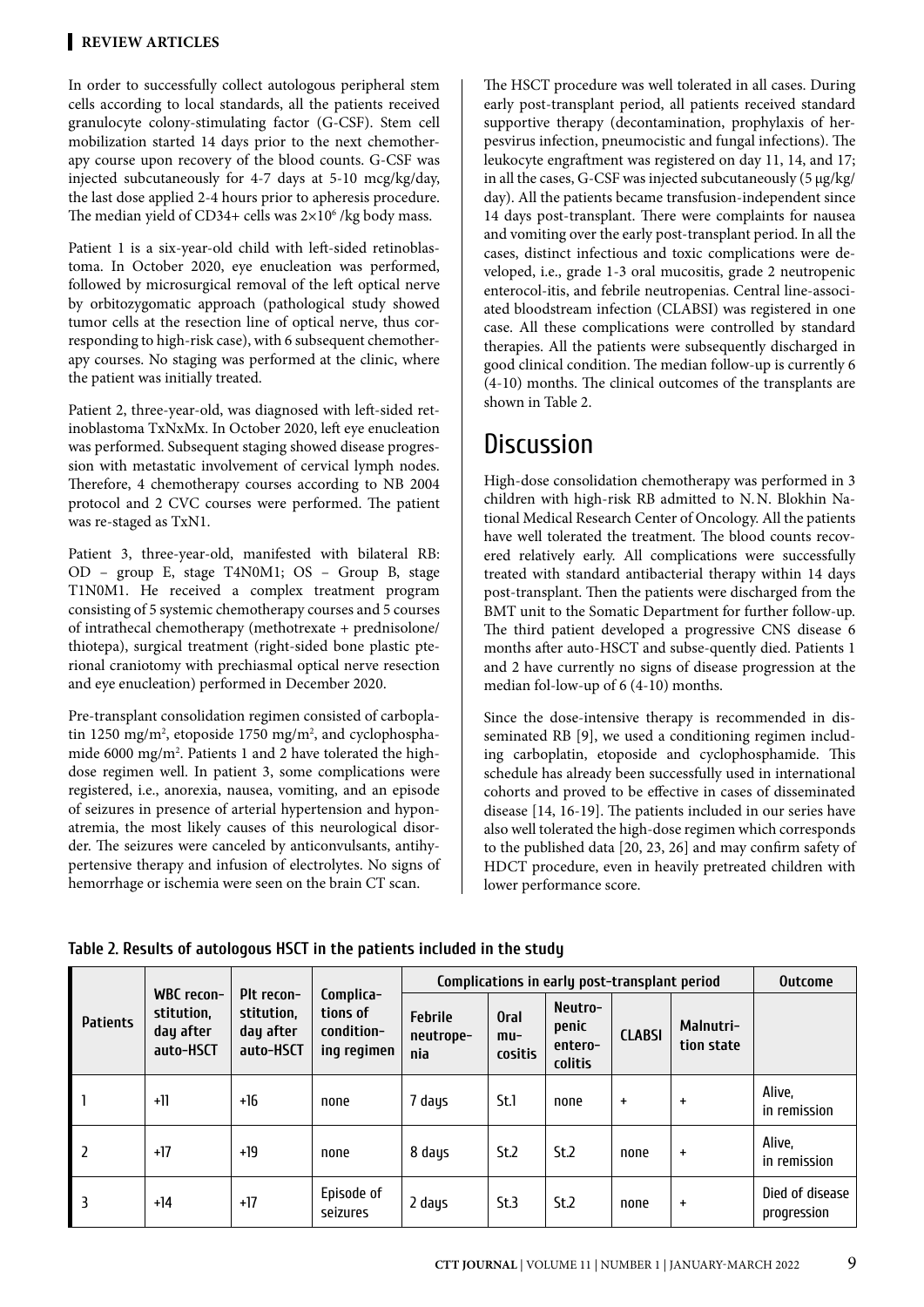Unfortunately, there is lack of effective and curative treatment methods for the patients with CNS involvement despite multiple options used by different centers, with HDCST with auto-HSCT included [9, 20]. We must search for new approaches, or modify the existing methods in order to improve our results in high-risk RB. Our experience shows that concentration of several RB patients with high-risk disease at a single center provides the necessary experience allowing most effective treatment [12, 20-23, 25].

During the last decade, some major shifts occur in the complex treatment of children with RB. Auto-HSCT became an integral part of the overall treatment strategy. Our case series demonstrate acceptable toxicity of this treatment mode, with side effects observed, mostly, in the form of gastrointestinal toxicity. No transplant-related mortality was registered. Therefore, this approach may be considered relatively safe. We should, however, keep in mind that clinical re-sults in patients with CNS metastases are still unsatisfactory. Hence, we should perform more strict selection of the candidates for auto-HSCT. Of course, in order to obtain more reliable results, much larger groups should be studied, which is more likely in context of multicenter studies coordinated on national level.

# Conclusion

Auto-HSCT may be considered a feasible, effective and well-tolerated consolidation option for patients with highrisk RB. A larger cohort study with longer follow-up is required to accurately evaluate its effectiveness. This may be achieved in multicenter cooperation.

# Conflicts of interest

None reported.

# References

1. Sun J, Xi H, Shao Q, Liu Q. Biomarkers in retinoblastoma. Int J Ophthalmol. 2019; 13(2): 325-341. doi: [10.18240/](http://doi.org/10.18240/ijo.2020.02.18) [ijo.2020.02.18](http://doi.org/10.18240/ijo.2020.02.18)

2. Saakyan SV. Retinoblastoma (clinics, diagnostics, treatment). Moscow, Meditsina Publishers. 2005; 200 p. (In Russian).

3. Gurney JG, Severson RK, Davis S, Robison LL. Incidence of cancer in children in the United States. Sex-, race-, and 1-year age-specific rates by histologic type. Cancer. 1995; 75(8): 2186- 2195. doi: [10.1002/1097-0142\(19950415\)75:8<2186::AID-CN-](http://doi.org/10.1002/1097-0142%2819950415%2975:8%3C2186::AID-CNCR2820750825%3E3.0.CO%3B2-F)[CR2820750825>3.0.CO;2-F](http://doi.org/10.1002/1097-0142%2819950415%2975:8%3C2186::AID-CNCR2820750825%3E3.0.CO%3B2-F)

4. Kaewkhaw R, Rojanaporn D. Retinoblastoma: Etiology, modeling, and treatment. Cancers. 2020; 12(8)8. doi: [10.3390/](https://doi.org/10.3390/cancers12082304) [cancers12082304](https://doi.org/10.3390/cancers12082304)

5. Berry JL, Biegel JA, Slavotinek A, Tirnauer JS, Armsby C, Shah S. Gene test interpretation: RB1. Up to date. Oct 2021. <https://www.wolterskluwer.com/en/solutions/uptodate/>

6. Shields J, Shields C. Retinoblastoma: introduction, genetics, clinical features, classification. In: Shields J, Shields C, Eds. Atlas of Intraocular Tumors, 3rd ed., Philadelphia: Lippinocott, Wolters Kluwer; 2016. p. 311-314.

7. Ushakova TL, Тrofimov IA, Gorovtsova OV, Yarovoy AA, Saakyan SV, Letyagin IA, et al. A new era of organ-preserving treatment in pediatric intraocular retinoblastoma in Russia: a multicenter cohort study. Oncopediatrics 2018;5(1):51-69. (In Russian). doi: [10.15690/onco.v5i1.1866](http://doi.org/10.15690/onco.v5i1.1866)

8. Dimaras H, Corson TW, Cobrinik D, White A, Zhao J, Munier FL, Abramson DH, Shields CL, Chantada GL, Njuguna F, Gallie BL. Retinoblastoma. Nat Rev Dis Primers. 2015 Aug 27;1:15021. doi: [10.1038/nrdp.2015.21](http://doi.org/10.1038/nrdp.2015.21)

9. Retinoblastoma: Clinical Guidelines (Russian Society of Pediatric Oncologists, Assocoation of Ophtalmologists). 2017; ID: КР71 (In Russian).

10. Shields CL, Shields JA. Recent developments in the management of retinoblastoma. J Pediat Ophthalmol Strabismus. 1999; 36(1): 8-18. [PMID: 9972509X](https://pubmed.ncbi.nlm.nih.gov/9972509/)

11. Lee S, Yoo K, Sung K Kim J, Cho E, Koo H, Chung S, Kang S, Oh S, Ham D, Kim Y. Tandem high-dose chemotherapy and autologous stem cell rescue in children with bilateral advanced retinoblastoma. Bone Marrow Transplant. 2008; 42(6): 385-391. doi: [10.1038/bmt.2008.181](https://doi.org/10.1038/bmt.2008.181)

12. Matsubara H, Makimoto A, Higa T, Kawamoto H, Sakiyama S, Hosono A, Takayama J, Takaue Y, Murayama S, Sumi M, Kaneko A, Ohira M. A multidisciplinary treatment strategy that includes high-dose chemotherapy for metastatic retinoblastoma without CNS involvement. Bone Marrow Transplant. 2005; 35 (8): 763-766. doi: [10.1038/](https://doi.org/10.1038/sj.bmt.1704882) [sj.bmt.1704882](https://doi.org/10.1038/sj.bmt.1704882)

13. Ancona-Lezama D, Dalvin L, Shields C. Modern treatment of retinoblastoma: A 2020 review. Ind J Ophthalmol. 2020; 68(11):2356-2365. doi: [10.4103/ijo.IJO\\_721\\_20](http://doi.org/10.4103/ijo.IJO_721_20)

14. White L. Chemotherapy for retinoblastoma: where do we go from here?: a review of published literature and meeting abstracts, including discussions during the V<sup>th</sup> International Symposium on Retinoblastoma, Oct 1991. Ophthalmic Paediatr Genet. 1991; 12(3): 115-130. doi: [10.3109/13816819109029393](http://doi.org/10.3109/13816819109029393)

15. Seeger RC, Reynolds CP. Treatment of high-risk solid tumors of childhood with intensive therapy and autologous bone marrow transplantation. Pediat Clin North Amer. 1991; 38: 393-424. doi: [10.1016/S0031-3955\(16\)38084-1](http://doi.org/10.1016/S0031-3955%2816%2938084-1)

16. Palma J, Sasso D, Dufort G, Koop K, Sampor C, Diez B, Richard L, Castillo L, Chantada G. Successful treatment of metastatic retinoblastoma with high-dose chemotherapy and autologous stem cell rescue in South America. Bone Marrow Transplant. 2012; 47(4): 522-527. doi: [10.1038/bmt.2011.108](http://doi.org/10.1038/bmt.2011.108%0D)

17. Stepanyan NG, Sidorova NV, Rubanskaya MV, Tupitsyn NN, Matinyan NV, Kirgizov KI, Varfolomeeva SR. Optimization of methods for collecting peripheral hematopoietic stem cells in children with cancer: literature review. Russian Journal of Pediatric Hematology аnd Oncology 2020;7(2):78- 85. (In Russian.). doi: [10.21682/2311-1267-2020-7-2-78-85](http://doi.org/10.21682/2311-1267-2020-7-2-78-85)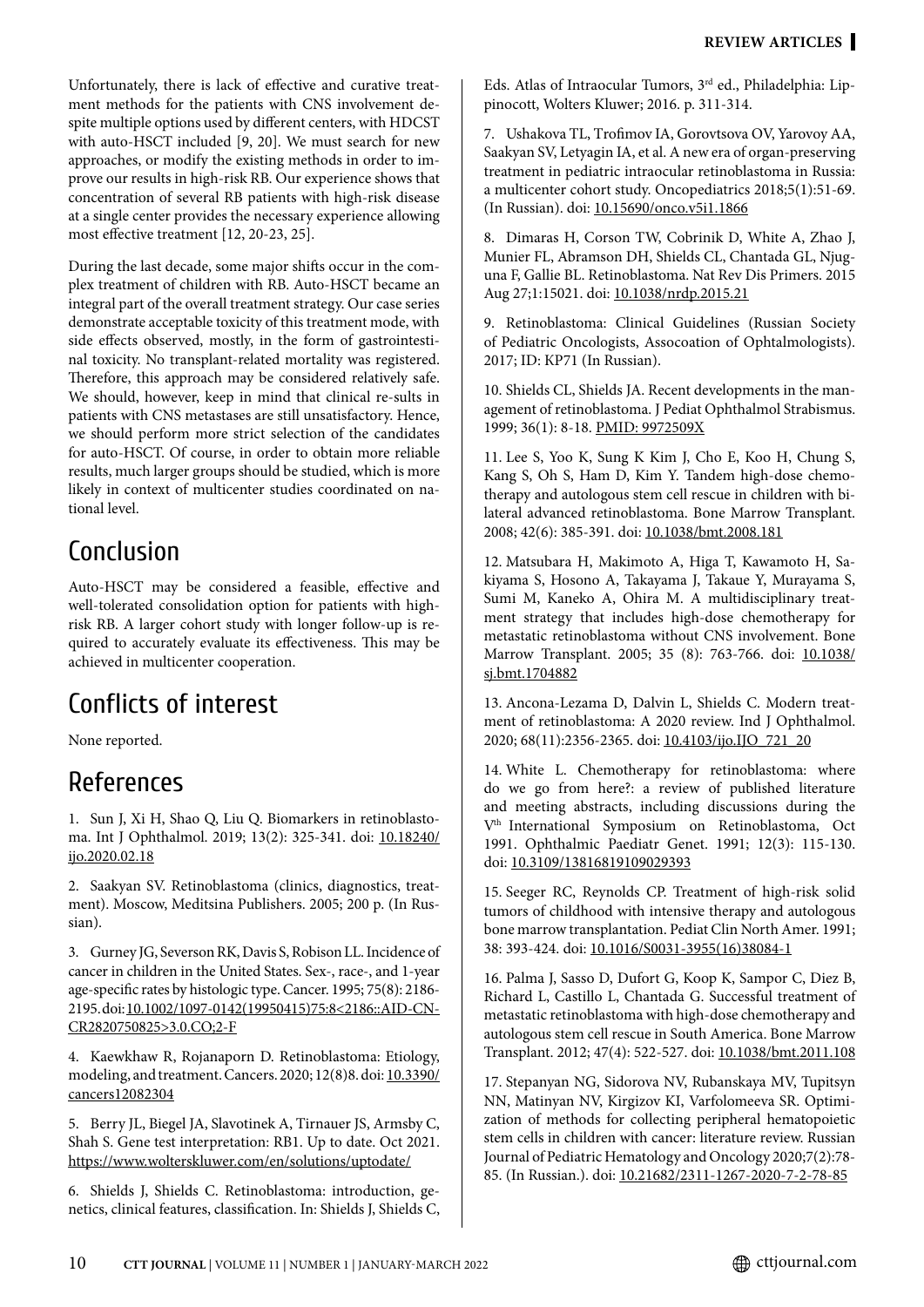#### **REVIEW ARTICLEs**

18. Mohty M, Hübel K, Kröger N, Aljurf M, Apperley J, Basak GW, Bazarbachi A, Douglas K, Gabriel I, Garderet L, et al. Autologous haematopoietic stem cell mobilisation in mul tiple myeloma and lymphoma patients: a position statement from the European Group for Blood and Marrow Trans plantation. Вone Marrow Transplant. 2014; 49(7): 865-872. doi: [10.1038/bmt.2014.39](http://doi.org/10.1038/bmt.2014.39)

19. Zhernyakova AA, Chubukina ZhV, Zapreeva IM, Tirano va SA, Sel'tser AV, Semenova NYu, Bessmel'tsev SS, Chech etkin AV, Gritsaev SV, Kostroma II. Hematopoietic stem cell collection in multiple myeloma patients: influence of the lenalidomide-based therapy and mobilization regimen prior to auto-HSCT II, Klinicheskaya Onkogematologiya/Clin ical Oncohematology. 2018; 11(2): 192-197 (In Russian.). doi: [10.21320/2500-2139-2018-11-2-192-197](http://doi.org/10.21320/2500-2139-2018-11-2-192-197)

20. Namouni F, Doz F, Tanguy ML, Quintana E, J Michon, Pacquement H, Bouffet E, Gentet JC, Plantaz D, Lutz P, Van nier JP, Validire P, Neuenschwander S, Desjardins L, Zucker JM. High-dose chemotherapy with carboplatin, etoposide and cyclophosphamide followed by a haematopoietic stem cell rescue in patients with high-risk retinoblastoma: a SFOP and SFGM study. Eur J Cancer. 1997; 33(14): 2368-2375. doi: [10.1016/s0959-8049\(97\)10019-3](http://doi.org/10.1016/s0959-8049%2897%2910019-3)

21. Kremens B, Wieland R, Reinhard H, Neubert D, Beck JD, Klingebiel T, Bornfeld N, Havers W. Retinoblastoma: Highdose chemotherapy with autologous stem cell rescue in children with retinoblastoma; Bone Marrow Transplant. 2003; 31, 281-284. doi: [10.1038/sj.bmt.1703832](http://doi.org/10.1038/sj.bmt.1703832)

22. Clarissa A, Sutandi N, Abdul Fath A. Stem-cell therapy following high-dose chemotherapy in advanced retinoblas toma: A systematic review. Asia-Pacific J Ophthalmol. 2021; 10(4): 397-407. doi: [10.1097/APO.0000000000000372](http://doi.org/10.1097/APO.0000000000000372)

23. Jaradat I, Mubiden R, Salem A, Abdel-Rahman F, Al-Ah mad I, Almousa A. High-dose chemotherapy followed by stem cell transplantation in the management of retinoblas toma: a systematic review. Hematol Oncol Stem Cell Ther. 2012; 5:107-117. doi: [10.5144/1658-3876.2012.107](http://doi.org/10.5144/1658-3876.2012.107)

24. Ushakova TL, Dolgopolov IS, Gorovtsova OV, Matvee va II, Pavlovskaya AI, Glekov IV, Pimenov RI, Boyarshinov VK, Mentkevich GL, Polyakov VG. Analysis of treatment outcomes for high-risk retinoblastoma. Pediatric Oncology. 2009; 3-4: 61-67. (In Russian).

25. Yamanaka R, Hayano A, Takashima Y. Trilateral retino blastoma: A systematic review of 211 cases. Neurosurg Rev. 2019; 42(1):39-48. doi: [10.1007/s10143-017-0890-4](http://doi.org/10.1007/s10143-017-0890-4)

26. Carreras E, Dufour C, Mohty M, Kroger N. Hematopoi etic stem cell transplantation and cellular therapies. EBMT Handbook, 2019:117-130.